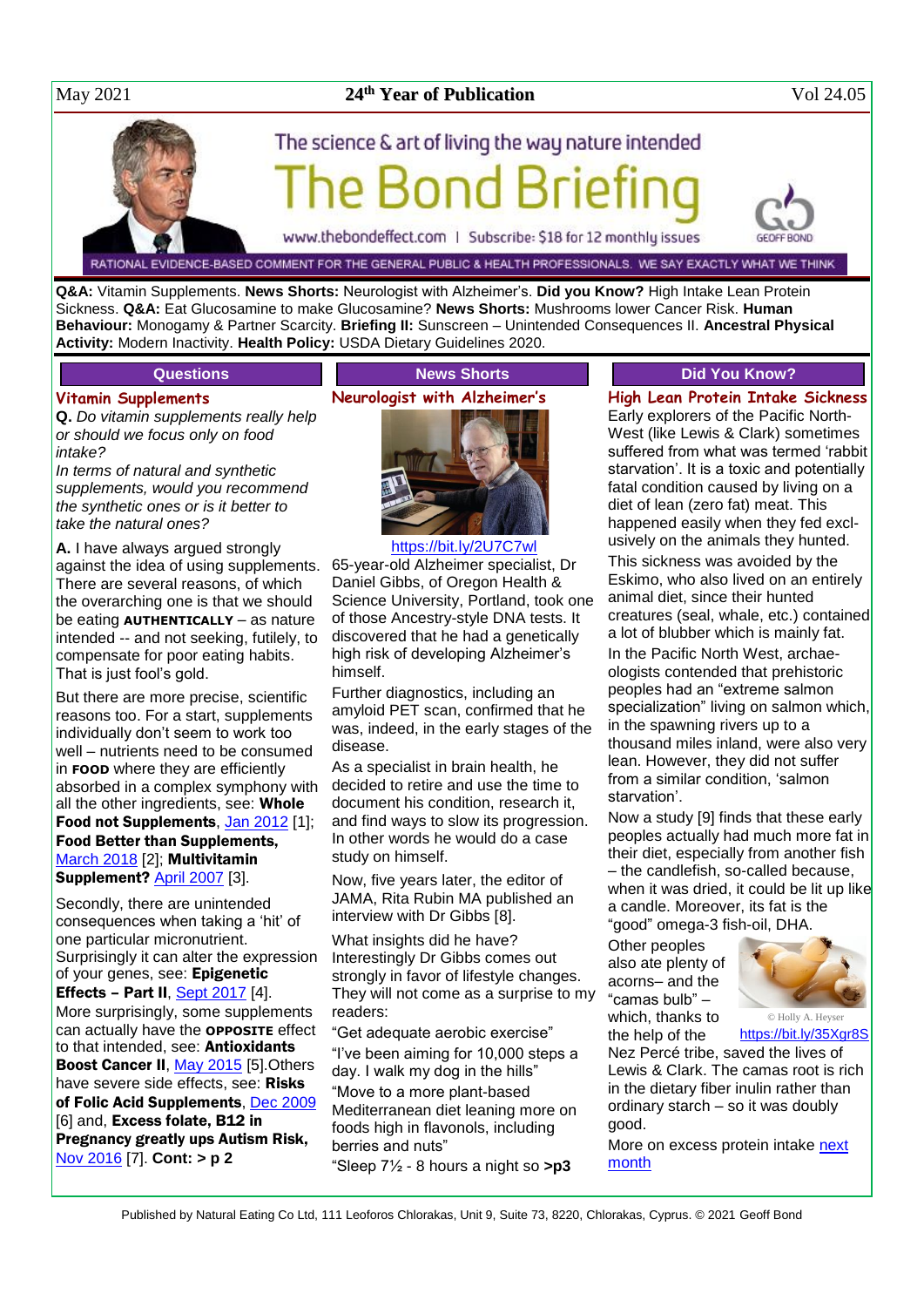### May 2021 The Bond Briefing Page 2 of 4

### **Questions Eat Glucosamine to make Glucosamine?** Hamstrings Quadriceps



**Q.** *I am diagnosed with osteoarthritis in the knee where the meniscus cartilage is worn down. My specialist suggested that I "might try glucosamine supplements". What do you think?*

**A.** Not a lot. The reasoning seems to be that, since the meniscus in the knee is largely composed of glucosamine that, by consuming it, the body will magically use it to rebuild the meniscus.

In fact the scientific literature finds that it is of no use at all [11].

This situation is similar to the (false) idea that taking collagen supplements can help rebuild collagen in the body. See: Eat Collagen to Make Collagen? July [2013](http://www.naturaleater.com/newsletter-archive/news-2013/news-2013-07.pdf) [12].

In reality the digestive system breaks down the collagen supplement into its constituent amino acids and what it does with them after that is completely out of your control.

So it is the same with glucosamine. After the digestive system has broken down the compound into its component parts, there is no knowing what it will do with them.

Even so, some people say that they **FEEL** an improvement – even when there is none physically. This is the placebo effect and, indeed, one gold standard trial found that placebo performed better than the glucosamine itself! [13]

**Bottom Line?** By all means take glucosamine supplements if they make you **FEEL** better, but don't expect any real improvement in the

physical condition. See also Vitamin Supplements, p1.

### **Continued from Page 1**

### **Vitamin Supplements**

There is also the fact that supplements themselves are not well absorbed, see: Why Fish-oil Supplements Work Poorly, [Aug](http://www.naturaleater.com/newsletter-archive/NEWS-2015/NEWS-2015-08.pdf)  [2015](http://www.naturaleater.com/newsletter-archive/NEWS-2015/NEWS-2015-08.pdf) [14].

The only excuse for supplementation is for vegans who **MUST** take vitamin B12, see [Dec 2000](http://www.naturaleater.com/newsletter-archive/NEWS-2000/NEWS-2000-12.pdf) [15]. This only highlights my arguments that Veganism is not a natural way for humans to feed themselves.

**My View?** To quote What about **Supplements? Deadly Harvest,** [Chapter 7](http://www.naturaleater.com/Deadly-Harvest/Web-Edition/70-Deadly-Harvest-chapter7.htm) [16], page 170:

There are thousands of compounds that are important to the harmonious functioning of the body, and they all need to be working together. It is unrealistic to think that we can compensate for dietary errors by cherry-picking this or that supplement…

…The central tenet of the Savanna Model is that we will find all the nutrients we need by eating the right kinds of foods in the right patterns.

The whole thrust of our message is to discourage people from the prevailing idea that they can avoid hard choices, keep their bad eating habits, and compensate by 'taking a pill'

### See also: Eat Glucosamine to make Glucosamine? Page 2

### **News Shorts**

### **Mushrooms lower Cancer Risk**

A data-mining exercise on 17 cancer studies finds a correlation between higher mushroom intake and lower risk of cancer [17].

Say the researchers: "Mushrooms are the highest dietary source of the amino acid *"ergothioneine"*, which is a unique and potent antioxidant and cellular protector"

Even though shiitake, oyster, maitake and king oyster mushrooms have higher amounts of '*ergothioneine'* than white button, cremini and portabella mushrooms,

all varieties of mushroom lowered risk of cancer.

According to the findings, those who ate 18 grams of mushrooms daily had a 45% lower risk of cancer compared to those who did not eat mushrooms.

Mostly the studies focused on breast cancer, but other cancers were improved too. (See: Mushrooms lower Prostate Cancer Risk[, Oct](https://bit.ly/31bcESR)  [2019.](https://bit.ly/31bcESR))

**My View?** This study is finding '*correlation*' not causation. Nevertheless, funguses of all kinds were a regular part of the forager diet and it has to be a good thing to be eating plenty of mushrooms of all kinds.

Other studies suggest other benefits too. See: White Button Mushrooms aid Immune Function[, Sept 2019](https://bit.ly/2M0e1zv) and, in the context of brain health

(Neurologist with Alzheimers, p 1) see: Mushrooms Reduce Cognitive Decline, [April 2019.](http://bit.ly/2WxR2jG)

### **Human Behavior**

**Monogamy & Partner Scarcity** In forager societies, men will take on a woman for wife, including any

children from a previous marriage, until he or she decides to put an end to it and move on to a new relationship. This is known as "Serial Polygamy".

On the other hand, it is very rare for a man to have two or more wives at a time and it is virtually unknown for the reverse to occur.

What is the dynamic happening here? In **Marriage** and **Polygamy**, *Deadly Harvest*, [Ch8,](http://bit.ly/ch-8) p 210 [18], I talk about how it is as much as a man can do to protect and help feed one wife and children at a time.

Now a study offers another dimension to the phenomenon. As mentioned in *Deadly Harvest*, if a man is to commit to a marriage and, in particular to support the children of the marriage, he has to be sure that he is indeed the father.

In seeking this reassurance, a man's genes provoke in him an emotion (jealousy) driving him to drive off any rivals for his wife's sexual favors. This study posits that a man has such a high priority on guarding his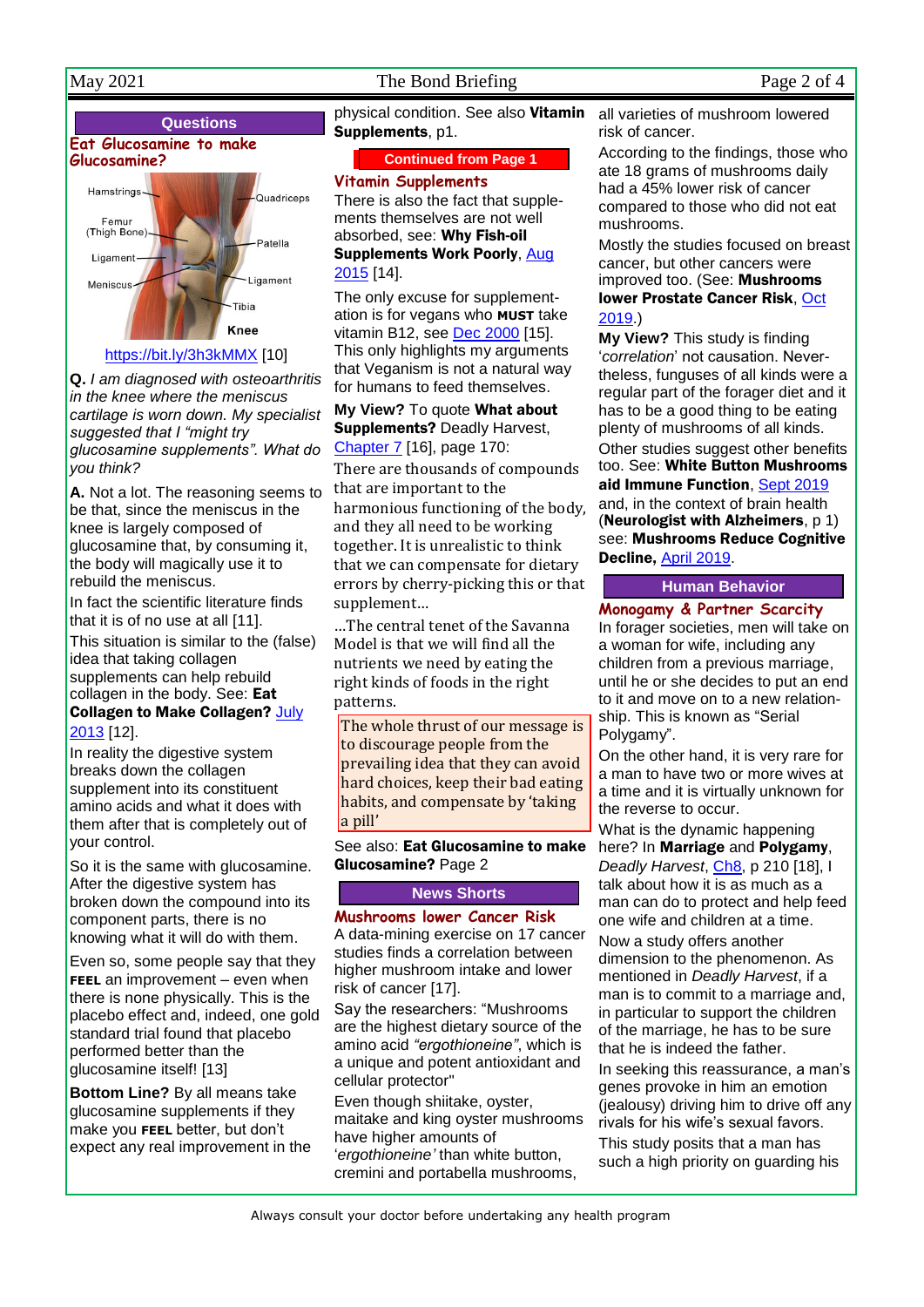wife from outside suitors that he can only manage one at a time [19]. Say the researchers: "We find that male mate guarding, rather than paternal care, drives the evolution of monogamy, as it secures a partner and ensures paternity certainty in the face of more promiscuous competitors."

### **Briefing II**

**Sunscreen – Unintended Consequences II**



<https://bit.ly/2RqfNwP>

[Last month](http://www.naturaleater.com/newsletter-archive/NEWS-2021/NEWS-2021-04.pdf) we looked at how sunscreen, since its widespread use from the 1950s, has been selling us the message that we could bask all day long in powerful sun without burning. That message is too good to be true and treacherously misleading. Yes, sunscreen stopped the skin burning but it continued to allow skin DAMAGE. And since sunbathers felt invulnerable, they did far more damage to their skin than if they had been warned off by sunburning.

That is not the end of the story: we look now at what is IN sunscreen – its **ingredients**:

Are the **INGREDIENTS** of sunscreen doing anything untoward? In: The Problem with Sunscreen [June 2019](http://www.naturaleater.com/NEWSLETTER-ARCHIVE/NEWS-2019/news-2019-06.pdf) [20] I paraphrase an article in JAMA [21]:

"There are many ingredients in sunscreens that are absorbed through the skin which are known to mess with hormones ["endocrine disruptors"] and which have never been evaluated."

Reader **Alysia Georgiades** has her own take on this question in her blog post "Let's Talk about Sunscreen" [22]. She goes into many of the ingredients including one that I have fingered too: titanium dioxide, see: Titanium Nanoparticles Inflame the Colon [23], and chemicals in general: Chemicals on our Skins, [June 2007](http://www.naturaleater.com/newsletter-archive/NEWS-2007/News-2007-06.htm) [24]

### May 2021 The Bond Briefing Page 3 of 4

**My View?** For many years now, I have taken the view to **NOT** use sunscreen. The skin has its own nature-provided alarm: **REDDENING**. That's the time to get out of the sun. That way you avoid undue skin damage, and also avoid the risk of absorbing endocrine disruptors into your body.

### **Ancestral Physical Activity**

### **Modern Inactivity**



*Continuing [last month's](http://www.naturaleater.com/newsletter-archive/NEWS-2021/NEWS-2021-04.pdf) highlights from Prof. Lieberman's [26], latest book, '*Exercised*' [27]*

icience of Phys<br>Activity, Rest<br>and Health

The total time Americans spent sitting increased 43% from 1965 to 2009. A typical adult now engages in 5½ hours of light activity a day, just 20 minutes of moderate activity, and less than one minute of vigorous activity.

In contrast a typical Hadza spends 4 hours on light activity, two hours moderate activity and 20 minutes on vigorous activity.

All told, Americans elevate their heart rate to 'moderate' levels between one half and one tenth as much as non-industrial people.

Consequences of long periods of inactivity are: raised levels of fat and sugar in the bloodstream and, most seriously, increased chronic low grade inflammation triggering our immune system into attacking the body tissues.

**My View?** Regular readers will find nothing surprising in Prof. Lieberman's information. Even so, it is helpful to reinforce the message. For a quick summary see: Paleoconforming Physical Activity, [Sept](http://www.naturaleater.com/newsletter-archive/NEWS-2018/NEWS-2018-09.pdf)  [2018](http://www.naturaleater.com/newsletter-archive/NEWS-2018/NEWS-2018-09.pdf) [28].

Foragers were always 'up and doing'. They didn't actually run much, but they did carry loads and they did do heavy labouring, both on a daily basis. This applied to both sexes and to all ages, notably old people.

The men climbed trees and did, on occasion, jog for miles to run down a quarry. Meanwhile, most of us still run the danger of too much **SITTING**.



<http://bit.ly/2P68TKb>

If you have a sedentary occupation do try a stand-up desk – or even a treadmill desk [\(June 2015](http://www.naturaleater.com/newsletter-archive/NEWS-2015/NEWS-2015-06.pdf) [29]), and install an app on your laptop which reminds you to **MOVE** at least once every hour.

**Continued from Page 1**

### **Neurologist with Alzheimer's**

that the brain's *'glymphatic'* system can detoxify the brain overnight" See Sleep Detoxifies Brain, [Nov 2013](http://www.naturaleater.com/newsletter-archive/NEWS-2013/NEWS-2013-11.pdf) [30]



"Learning new skills to create fresh synapses, for example doing cryptic crossword puzzles and looking up new words. I attend all the Grand Rounds lectures" [which present

thought-challenging new ideas in medicine].

(In this regard, I have given many 'Grand Rounds' lectures, notably at the Annenberg Centre, Eisenhower Hospital, Rancho Mirage, CA) Dr Gibbs has taken part in 5 clinical trials and written a book about his journey called "*A Tattoo on my Brain*". So how is he getting on?

As he says, we all have some amount of "cognitive reserve" – the brainier and the more educated have more of it. Alzheimer sufferers do well for a number of years but when the cognitive reserve is used up then they fall off a cliff edge. He thinks that he is now close to his own cliff-edge.

**My View?** It is rather disconcerting that a doctor who has spent his career caring for Alzheimer sufferers is only now discovering what to do about it.

However, we wish Dr Gibbs well with his new found Alzheimer lifestyle protocol. After all, 'Bad'